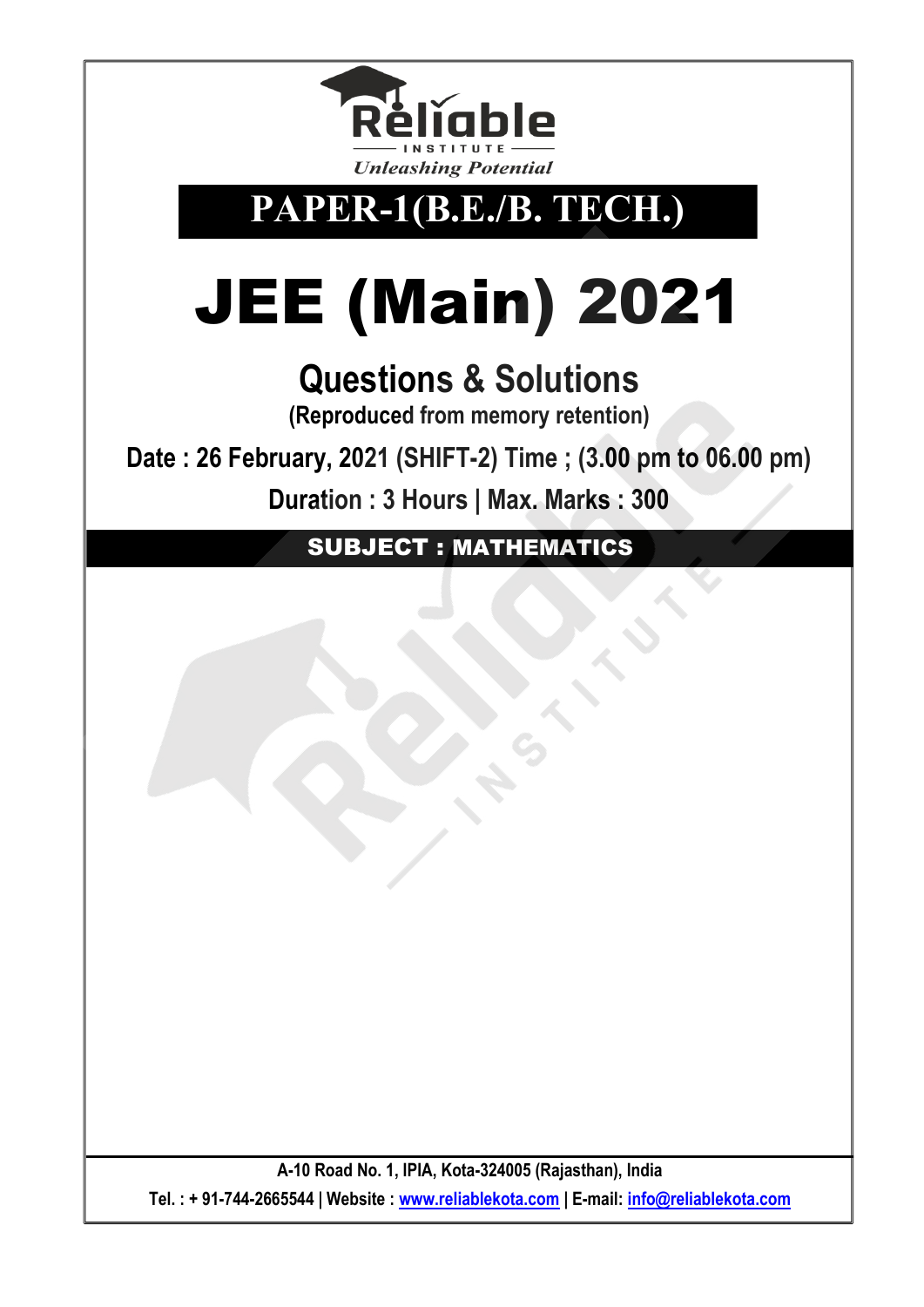

## MATHEMATICS

1. If 
$$
0 < a, b < 1
$$
,  $\tan^{-1}a + \tan^{-1}b = \frac{\pi}{4}$  find value of  $(a + b) - (\frac{a^2 + b^2}{2}) + (\frac{a^3 + b^3}{3}) \dots \infty$   
\n(1)  $\ln 3$  (2) 2  $\ln 2$  (3)  $\ln 2$  (4)  $\ln 2 + \ln 3$   
\nAns. (3)  
\nSoI.  $\tan^{-1}(\frac{a+b}{1-ab}) = \frac{\pi}{4} \Rightarrow a+b=1-ab \Rightarrow (1+a)(1+b)=2$   
\nNow,  $a+b = (\frac{a^2 + b^2}{2}) + (\frac{a^3 + b^3}{3}) \dots \infty$   
\n $= (a-\frac{a^2}{2} + \frac{a^3}{3} \dots) + (b-\frac{b^2}{2} + \frac{b^3}{3} \dots)$   
\n $= \ln (1+a) + \ln (1+b) = \ln (1+a) + (1+b) = \ln 2$   
\n2. If  $f(x) = \int_0^x e^t f(t) dt + e^x$ , then  $f(x)$  is equal to  
\n(1)  $2e^{e^{x-1}}$  (2)  $2e^{e^x-1} + 1$  (3)  $e^{e^x-1} + 1$  (4)  $2e^{e^x-1} - 1$   
\nAns. (4)  
\nSoI.  $f'(x) = e^x$ ,  $f(x) + e^x$   
\n $\Rightarrow \frac{f(x)}{f(x)+1} = e^x \Rightarrow \ln (f(x) + 1) = e^x + e$   
\nput  $x = 0$   
\n $\ln 2 = 1 + e$   
\n $\therefore \ln ((f(x) + 1) = e^x + (n2 - 1)$   
\n $\Rightarrow f(x) + 1 = 2$ .  $e^{e^x-1} \Rightarrow f(x) = 2e^{e^x-1} - 1$   
\n3. A seven digit number has been formed by using digit 3, 3, 4, 4, 4, 1, 1 (by taking all at a time).  
\nProbability that number is even.  
\n(1)  $\frac{2}{7}$  (2)  $\frac{3}{7}$  (3)  $\frac{5}{14}$  (

7 7**Address : 'Reliable Institute', A-10 Road No.1, IPIA, Kota-324005 (Rajasthan), INDIA** Religble **2 visit us at[: www.reliablekota.com,](http://www.reliablekota.com/) Email: info@reliablekota.com Call us: +91-744-2665544**

n(S)

 $\times$  3 =  $\frac{3}{7}$ 

 $=\frac{1}{7}$ 

7!

2!2!2!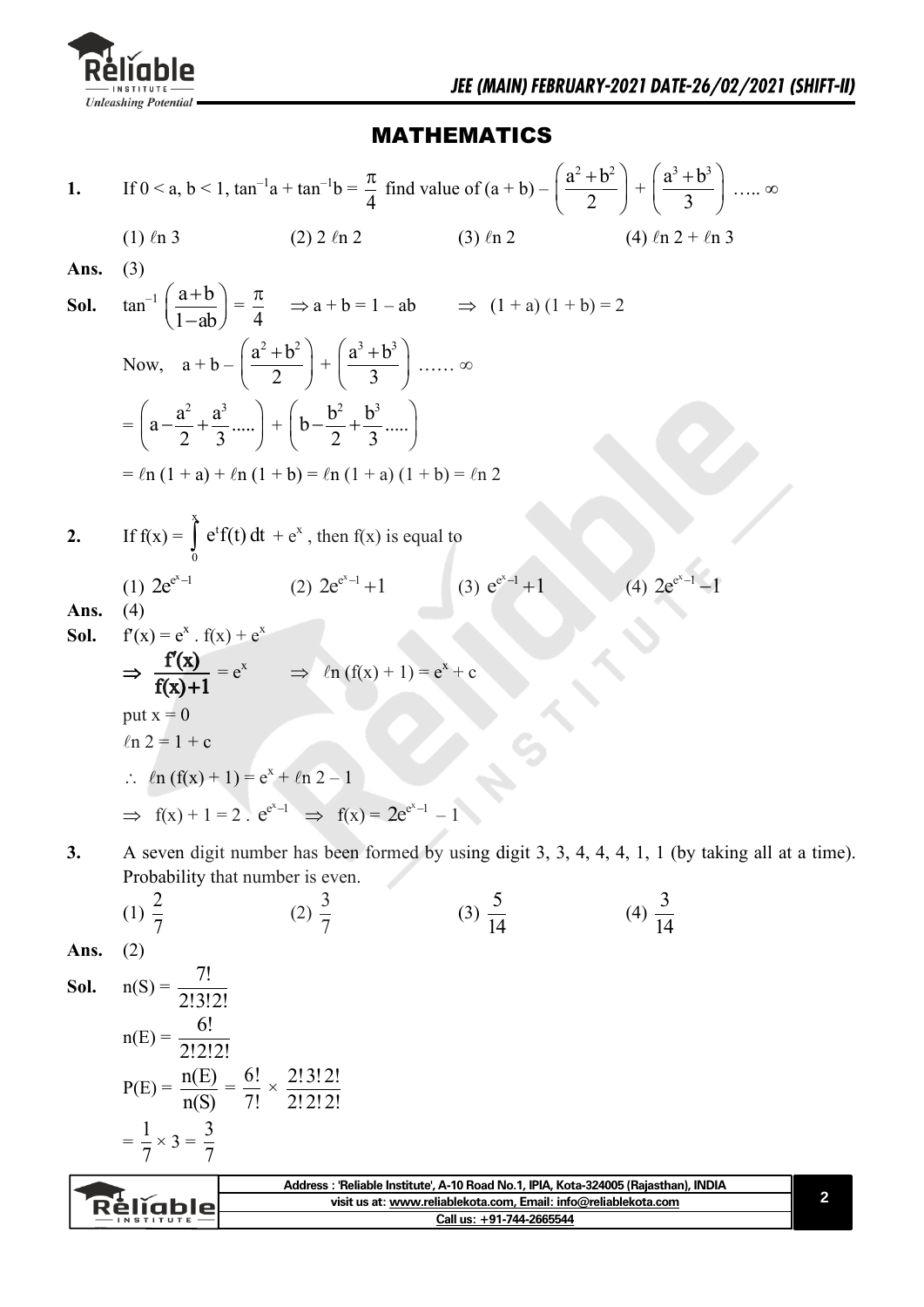



 $(PA) + (PB)$  is maximum, then P, A, B lie on ?

 (1) ellipse (2) hyperbola (3) Straight line (4) None of these **Ans.** (3)



 $\therefore PA^2 = \cos^2\theta + (\sin \theta - 3)^2 = 10 - 6 \sin\theta$ 

| : : 'Reliable Institute', A-10 Road No.1, IPIA, Kota-324005 (Rajasthan), INDIA     |  |
|------------------------------------------------------------------------------------|--|
| visit us at: www.reliablekota.com, Email: info@reliablekota.com<br><b>Réliable</b> |  |
| Call us: +91-744-2665544<br><b>INSTITUTE</b>                                       |  |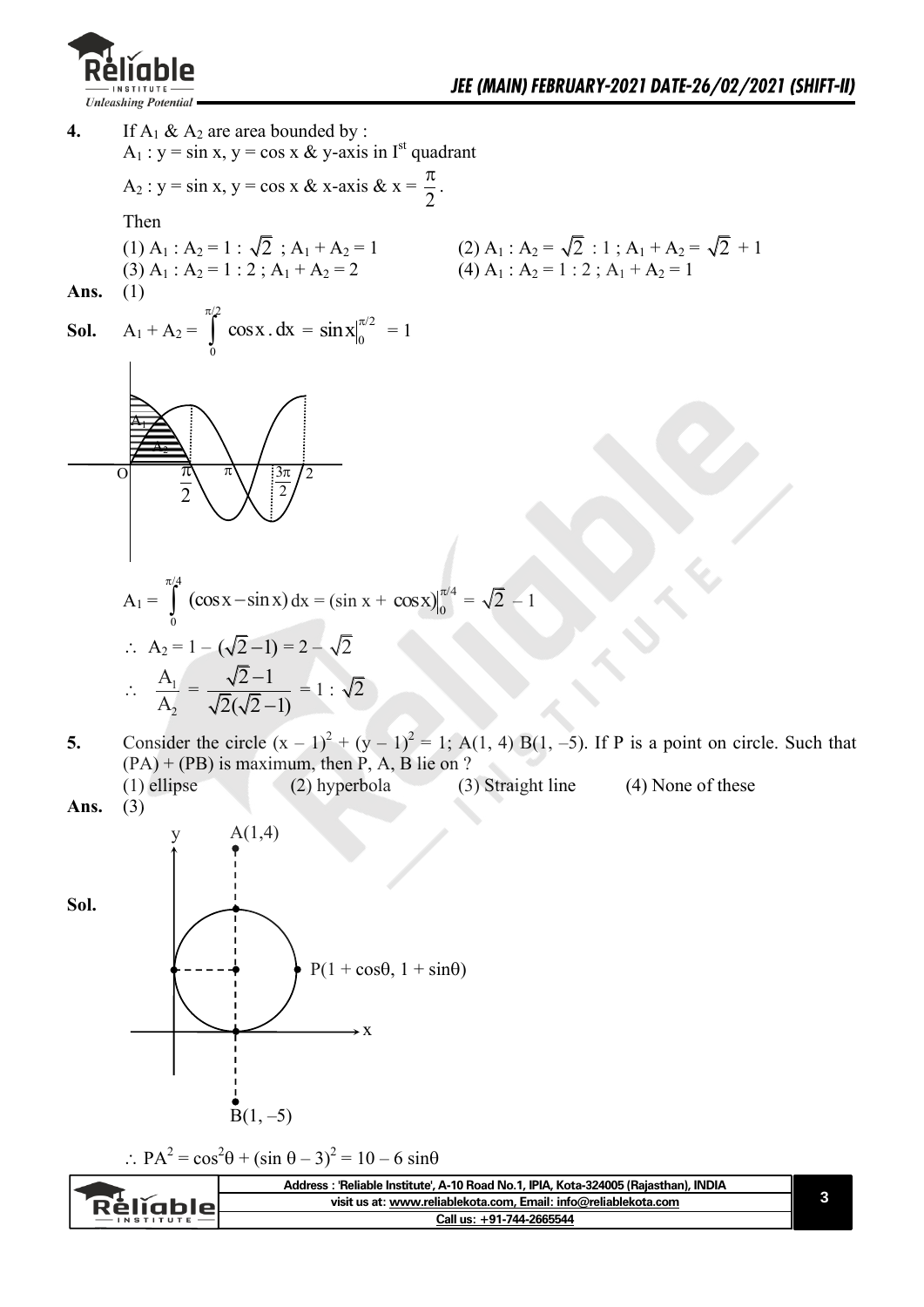

 $PB^{2} = \cos^{2}\theta + (\sin \theta - \theta)^{2} = 37 - 12 \sin \theta$  $PA^2 + PB^2 = 47 - 18 \sin\theta|_{\text{max.}} \Rightarrow \theta =$ 3 2  $\pi$  $\therefore$  P, A, B lie on a line  $x = 1$ 

- **6.** If A triangle is inscribed in a circle of radius r, then which of the following triangle can have maximum area
- (1) equilateral triangle with height  $\frac{2r}{2}$ 3
	- (2) right angle triangle with side 2r, r
- (3) equilateral triangle with side  $\sqrt{3}$  r

 $\overline{C}$ 

(4) isosceles triangle with base 2r

**Ans.** (3)



|            |              |              | 7. If $f'(a) = 2$ and $f'(a) = 4$ , then find value of $\lim \frac{x f(a) - af(x)}{g(a)}$<br>$x \rightarrow a$ $X - a$ |             |
|------------|--------------|--------------|------------------------------------------------------------------------------------------------------------------------|-------------|
|            | $(1)$ 4 – 2a | $(2)$ 2a – 4 | (3)0                                                                                                                   | $(4) a - 4$ |
| Ans. $(1)$ |              |              |                                                                                                                        |             |

**Sol.** By L–H rule

L = 
$$
\lim_{x \to a} \frac{f(a) - af'(x)}{1}
$$
  
∴ L = 4 - a (2)

|          | Address: 'Reliable Institute', A-10 Road No.1, IPIA, Kota-324005 (Rajasthan), INDIA |  |
|----------|-------------------------------------------------------------------------------------|--|
| Réliable | visit us at: www.reliablekota.com, Email: info@reliablekota.com                     |  |
|          | Call us: +91-744-2665544                                                            |  |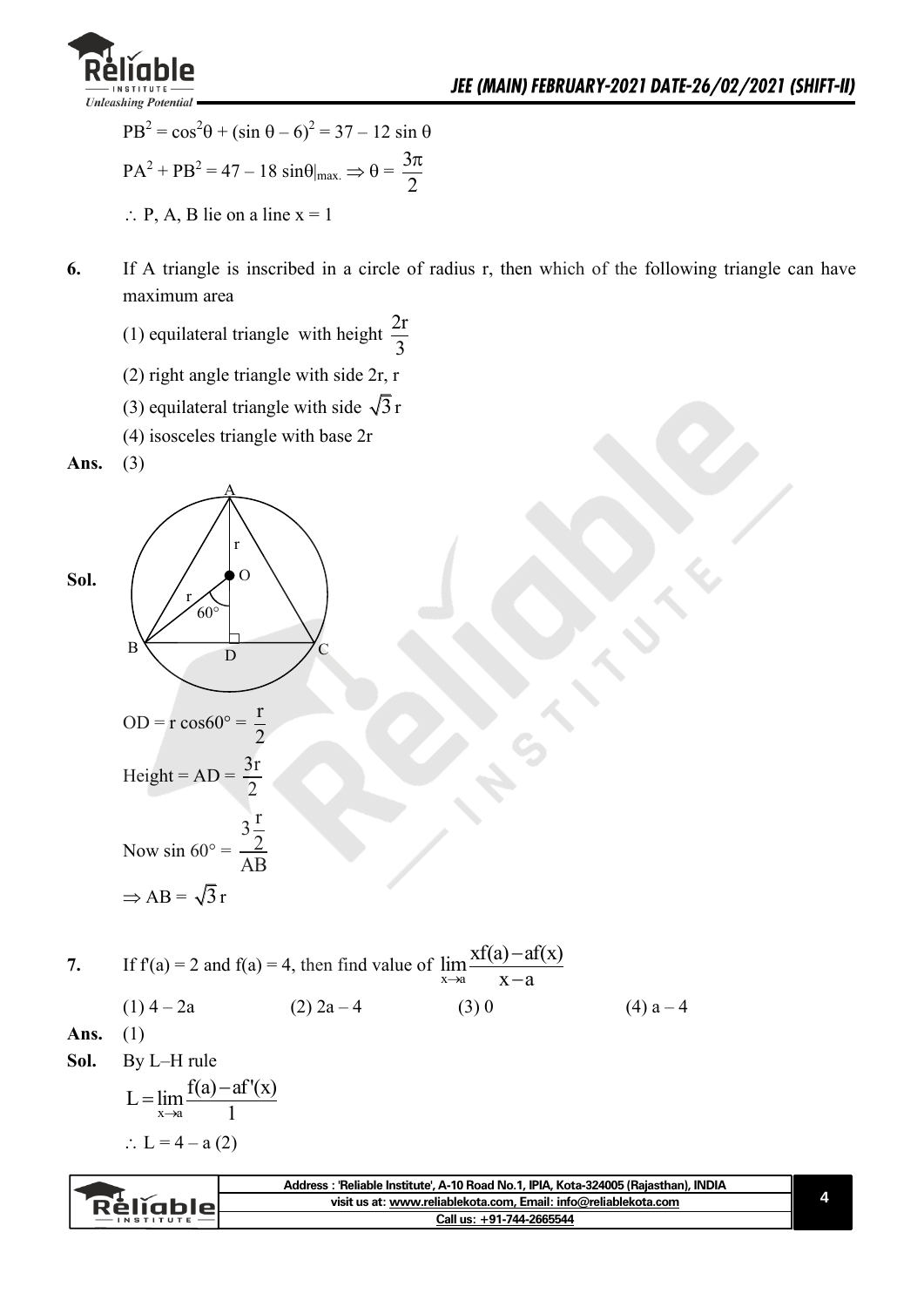

**8.** If  $a_1 = x\hat{i} - \hat{j} + \hat{k}$ ,  $a_2 = \hat{i} + y\hat{j} + z\hat{k}$  are collinear vector, then a unit vector which is parallel to  $x\hat{i} + y\hat{j} + z\hat{k}$ , can be

(1) 
$$
\frac{1}{\sqrt{3}} (\hat{i} - \hat{j} + \hat{k})
$$
 (2)  $\frac{\hat{i} + \hat{j} + \hat{k}}{\sqrt{3}}$  (3)  $\frac{1}{\sqrt{2}} (\hat{j} - \hat{k})$  (4)  $\frac{\hat{i} - \hat{j} - \hat{k}}{\sqrt{3}}$ 

**Ans.** (1)

Sol.  $\frac{X}{1}$ 1  $=-\frac{1}{2}$ y  $\frac{1}{-1} = \frac{1}{-1}$ z  $= \lambda(\text{let})$ 

Unit vector parallel to 
$$
\hat{\mathbf{x}i} + \hat{\mathbf{y}j} + \hat{\mathbf{z}k} = \pm \frac{\left(\hat{\lambda}i - \frac{1}{\lambda}\hat{\mathbf{j}} + \frac{1}{\lambda}\hat{\mathbf{k}}\right)}{\sqrt{\lambda^2 + \frac{2}{\lambda^2}}}
$$

for 
$$
\lambda = 1
$$
 it is  $\pm \frac{(\hat{i} - \hat{j} + \hat{k})}{\sqrt{3}}$ 

9. If 
$$
y + z = 5
$$
,  $\frac{1}{y} + \frac{1}{z} = \frac{5}{6}$ ,  $y > z$ 

If prime factorization of a natural number  $N = 2^x 3^y 5^z$ . Find number of odd divisors of N including 1.

(1) 6x (2) 6 (3) 12 (4) 11

**Ans.** (3)

**Sol.** Solving given two equation we get  $y = 3$ ,  $z = 2$  $\Rightarrow$  N = 2<sup>x</sup> 3<sup>3</sup> 5<sup>2</sup> number of odd divisor =  $(2 + 1) (3 + 1) = 12$ 

**10.** If a curve  $y = f(x)$  in given by  $dy$   $xy^2 + y$ dx x  $=\frac{xy^2+y}{x^2}$  passing through (-2, 3) meets the line L = 0 at

 $(3, y)$  then y is

(1) 
$$
\frac{-11}{19}
$$
 (2)  $\frac{-18}{19}$  (3)  $\frac{-11}{29}$  (4)  $\frac{11}{19}$ 

**Ans.** (2)

**Sol.**  $dy$   $xy^2 + y$ dx x  $=\frac{xy^2+}{x^2+}$  $\Rightarrow \frac{\Delta dy}{v^2}$  $xdy - ydx$ y  $\frac{-ydx}{2} = x dx$  $\Rightarrow -d\left(\frac{x}{x}\right)$  $\left(\frac{x}{y}\right)$  $= d$  $x^2$  $\left(\frac{x^2}{2}\right)$ 

|               | Address: 'Reliable Institute', A-10 Road No.1, IPIA, Kota-324005 (Rajasthan), INDIA |  |
|---------------|-------------------------------------------------------------------------------------|--|
| Réliablel     | visit us at: www.reliablekota.com, Email: info@reliablekota.com                     |  |
| $-$ INSTITUTE | Call us: +91-744-2665544                                                            |  |
|               |                                                                                     |  |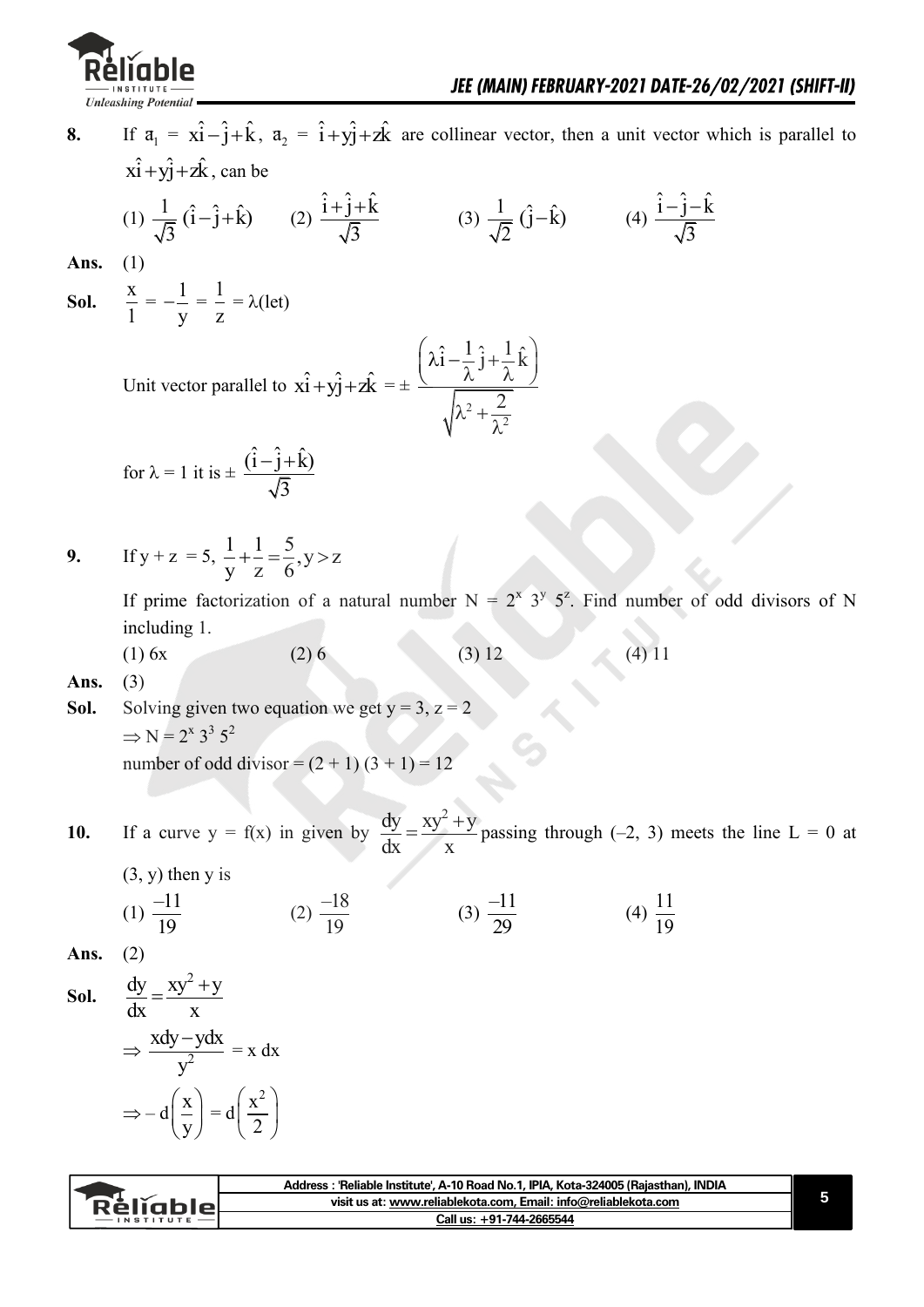

$$
\Rightarrow \frac{-x}{y} = \frac{x^2}{2} + C
$$

It passes through  $(-2, 3)$ 

$$
\Rightarrow \frac{2}{3} = 2 + C
$$
  
\n
$$
\Rightarrow C = \frac{-4}{3}
$$
  
\n
$$
\therefore \text{ curve is } \frac{-x}{y} = \frac{x^2}{2} - \frac{4}{3}
$$

It also passes through (3, y)

$$
\frac{-3}{y} = \frac{9}{2} - \frac{4}{3}
$$

$$
\Rightarrow \frac{-3}{y} = \frac{19}{6}
$$

$$
\Rightarrow y = -\frac{18}{19}
$$

11. If 
$$
f(x) = \int_{1}^{x} \frac{\log_e(t)}{(1+t)} dt
$$
, then  $f(e) + f\left(\frac{1}{e}\right)$  is  
\n(1) 0\n(2) 1\n(3) -1\n(4)  $\frac{1}{2}$ 

**Ans.** (4)

**Sol.** 
$$
f(e) + f\left(\frac{1}{e}\right) = \int_{1}^{e} \frac{\ln t}{1+t} dt + \int_{1}^{1/e} \frac{\ln t}{1+t} dt = I_{1} + I_{2}
$$
  
\n
$$
I_{2} = \int_{1}^{1/e} \frac{\ln t}{1+t} dt \qquad \text{put } t = \frac{1}{z} \quad dt = -\frac{dz}{z^{2}}
$$
\n
$$
= \int_{1}^{e} -\frac{\ln z}{1+\frac{1}{z}} \times \left(-\frac{dz}{z^{2}}\right) = \int_{1}^{e} \frac{\ln z}{z(z+1)} dz
$$
\n
$$
f(e) + f\left(\frac{1}{e}\right) = \int_{1}^{e} \frac{\ln t}{1+t} dt + \int_{1}^{e} \frac{\ln t}{t(t+1)} dt = \int_{1}^{e} \frac{\ln t}{1+t} + \frac{\ln t}{t(t+1)} dt
$$
\n
$$
= \int_{1}^{e} \frac{\ln t}{t} dt = \int_{0}^{1} u du = \frac{u^{2}}{2} \Big|_{0}^{1} = \frac{1}{2}
$$

| <b>Réligble</b><br>visit us at: www.reliablekota.com. Email: info@reliablekota.com<br>Call us: +91-744-2665544<br>$-$ INSTITUTE | Address: 'Reliable Institute', A-10 Road No.1, IPIA, Kota-324005 (Rajasthan), INDIA |  |
|---------------------------------------------------------------------------------------------------------------------------------|-------------------------------------------------------------------------------------|--|
|                                                                                                                                 |                                                                                     |  |
|                                                                                                                                 |                                                                                     |  |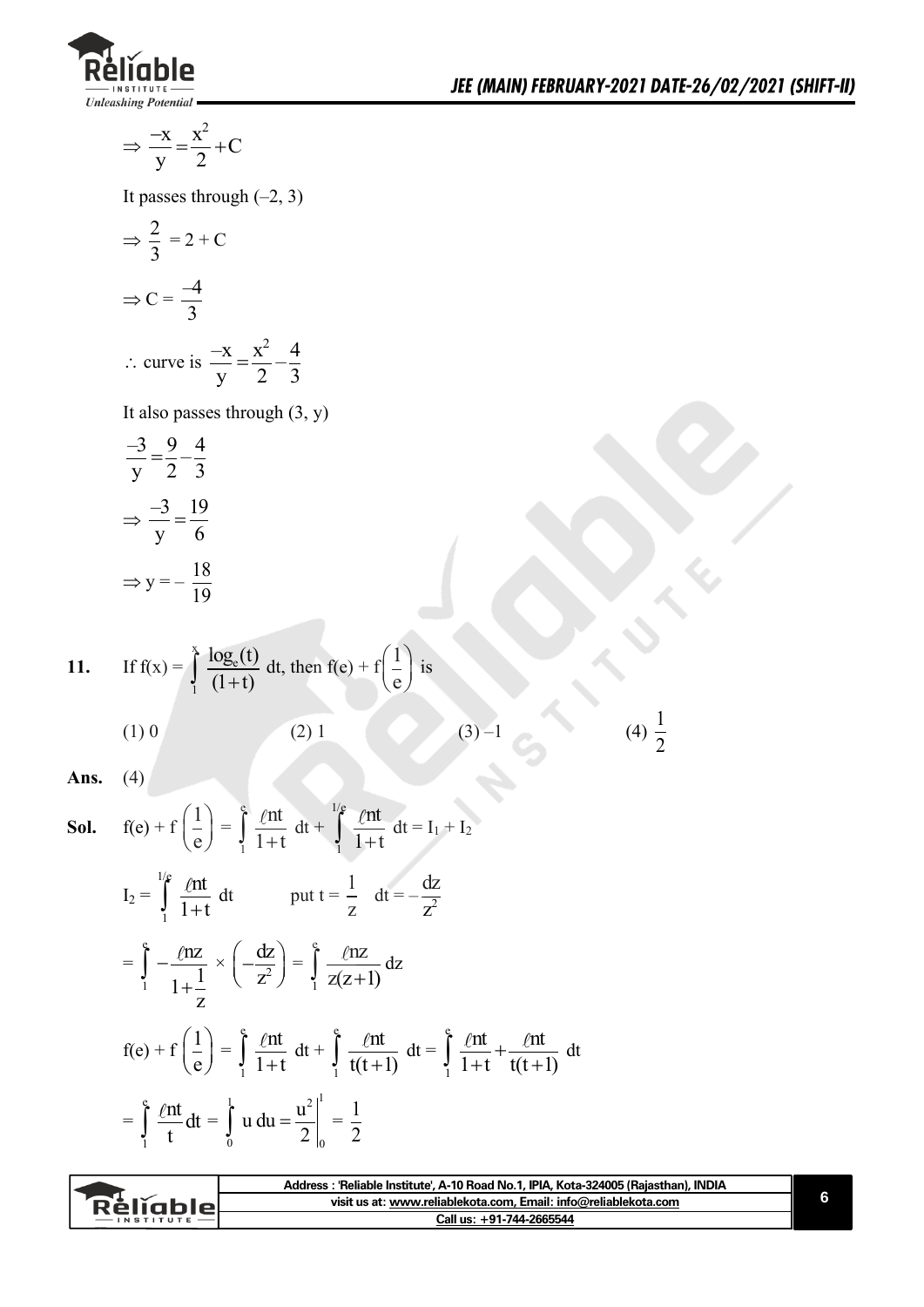

**12.** Consider the system of equation  $x + 2y - 3z = a$ ,  $2x + 6y - 11z = b$ ,  $x - 2y + 7z = c$  then (1) unique solution for  $\forall$  a, b, c (2) infinite solution for  $5a = 2b + c$ (3) no solution for all a, b, c (4) unique solution for  $5a = 2b + c$ **Ans.** (2) Sol.  $D =$  $1 \t2 \t-3$ 2 6 –11  $1 -2 7$  $= 20 - 2(25) - 3(-10)$  $= 20 - 50 + 30 = 0$  $D_1 =$ a 2  $-3$ b 6  $-11$ c  $-2$  7  $= 20a - 2(7b + 11c) - 3(-2b - 6c)$  $= 20a - 14b - 22c + 6b + 18c$  $= 20a - 8b - 4c$  $= 4(5a - 2b - c)$  $D_2 = \begin{vmatrix} 2 & b & -11 \end{vmatrix}$  $\begin{vmatrix} 1 & a & -3 \end{vmatrix}$ 1 c 7  $= 7b + 11c - a(25) - 3(2c - b)$  $= 7b + 11c - 25a - 6c + 3b$  $=-25a+10b+5c$  $=-5(5a-2b-c)$  $D_3 = |2 \t 6 \t b$  $\begin{vmatrix} 1 & 2 & a \end{vmatrix}$  $1 -2 c$  $= 6c + 2b - 2(2c - b) - 10a$  $=-10a + 4b + 2c$  $=-2(5a-2b-c)$  for infinite solution  $D = D_1 = D_2 = D_3 = 0$  $\Rightarrow$  5a = 2b + c

**13.** A function  $f(k)$  is defined A to A where  $A = \{1,2,3,4,5,\ldots,10\}$ , such that  $f(k) = \begin{cases} k+1, & k \in odd \\ 1, & k \end{cases}$ k,  $k \in \text{even}$  $\int k+1$ ,  $k \in \text{od}$  $=\}$  $k, k \in$ **.**  If gof(x) = f(x) then number of mapping of  $g(x)$  from A  $\rightarrow$  A is (1)  ${}^{10}C_5$  (2)  $10^5$  $(3)$  5<sup>5</sup> (4) 5!

|               | Address: 'Reliable Institute', A-10 Road No.1, IPIA, Kota-324005 (Rajasthan), INDIA |  |
|---------------|-------------------------------------------------------------------------------------|--|
| Réliablel     | visit us at: www.reliablekota.com, Email: info@reliablekota.com                     |  |
| $-$ INSTITUTE | Call us: +91-744-2665544                                                            |  |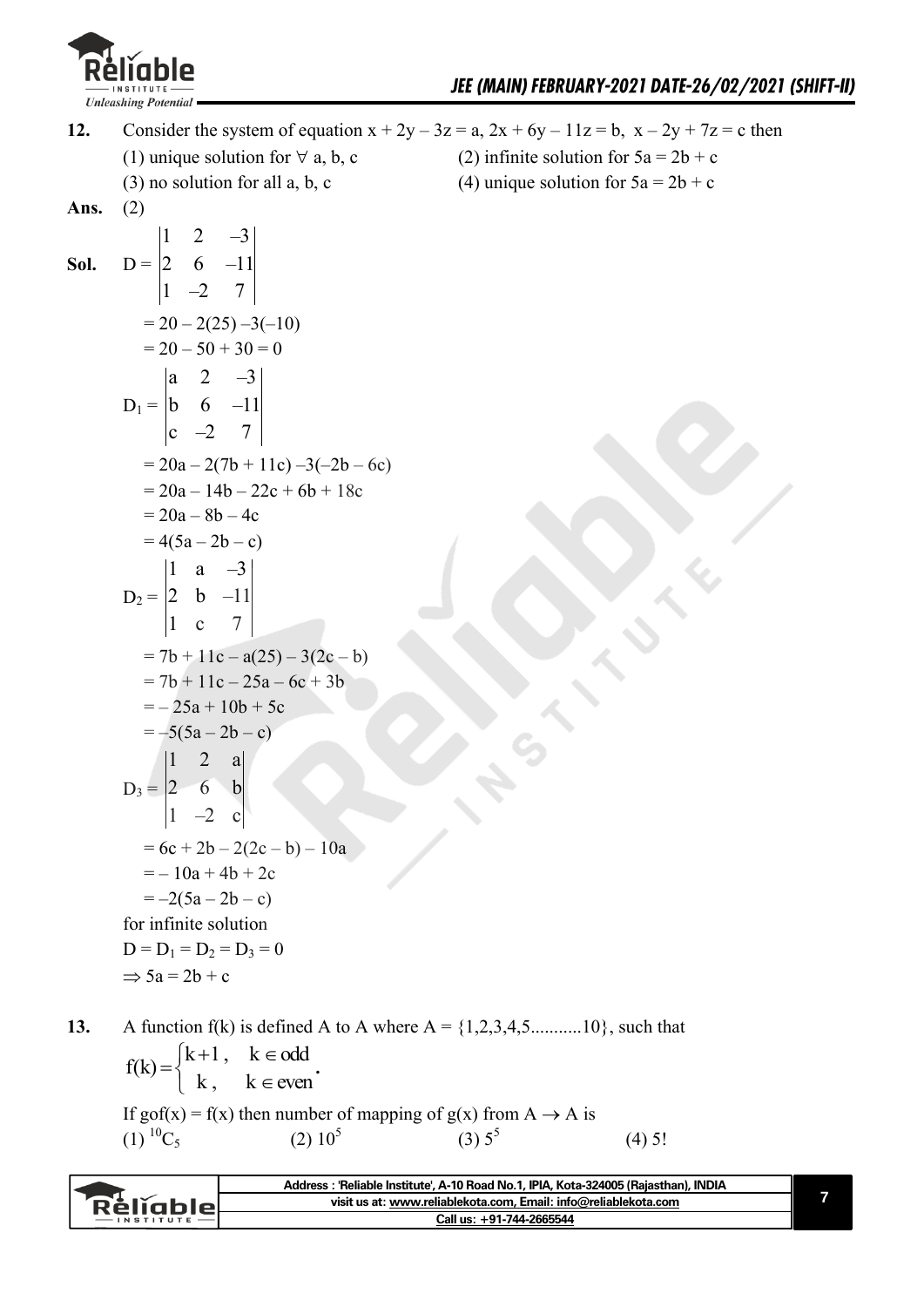



- **Sol.**  $g(f(x)) = f(x)$ 
	- $\Rightarrow$  g(x) = x, when x is even.
	- $\therefore$  So total number of functions from A to A
- $= 10^5 \times 1 = 10^5$

**14.** If  $F_1(A, B, C) = (\sim A \vee B) \vee (\sim A) \vee (\sim C \wedge (A \vee B))$ 

 $F_2 = (A, B, C) = (A \vee B) \vee (A \rightarrow \sim B)$ 

Then which of the following is true :

- (1)  $F_1$  is Tautology and  $F_2$  is Tautology
- (2)  $F_1$  is Tautology and  $F_2$  is not Tautology
- (3)  $F_1$  is not Tautology and  $F_2$  is Tautology
- (4) Neither is Tautology

**Ans.** (3)



|               | Address: 'Reliable Institute', A-10 Road No.1, IPIA, Kota-324005 (Rajasthan), INDIA |  |
|---------------|-------------------------------------------------------------------------------------|--|
| Réliablel     | visit us at: www.reliablekota.com, Email: info@reliablekota.com                     |  |
| $-$ INSTITUTE | Call us: +91-744-2665544                                                            |  |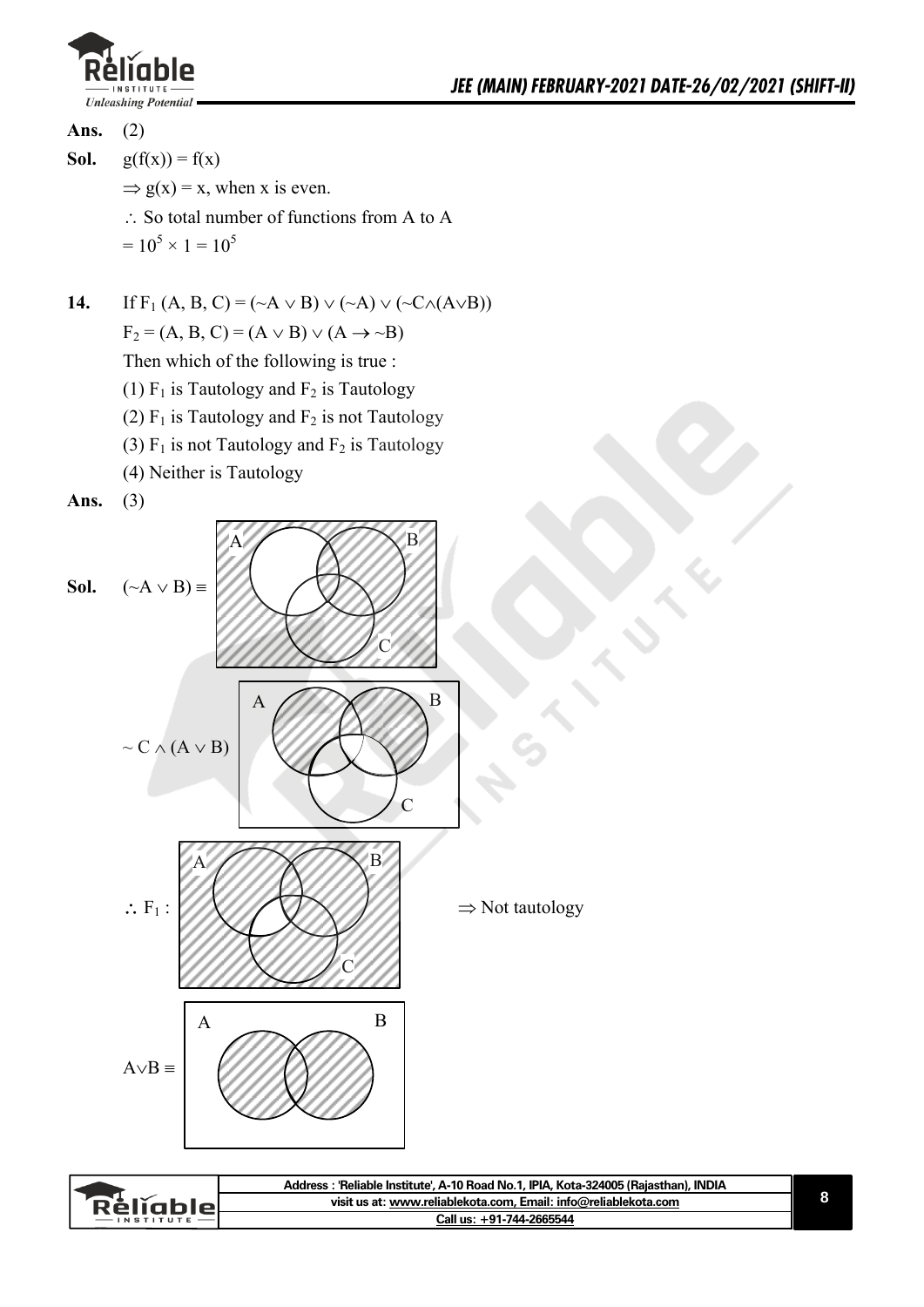



Tautology

Truth table for  $F_1$  (A, B, C)

| А            | B            | $\mathcal{C}$ | $\sim$ A     | $\sim C$     | $A \vee B$   | $\sim$ A $\vee$ B |   | $ \neg C \land (A \lor B)  (\neg A \lor B) \lor (\neg C \land (A \lor B)) \lor \neg A$ |
|--------------|--------------|---------------|--------------|--------------|--------------|-------------------|---|----------------------------------------------------------------------------------------|
| $\mathbf{T}$ | ட            | $\mathbf T$   | F            | F            | $\mathbf{T}$ | ௱                 | F |                                                                                        |
| ௱            | F            | F             | F            | $\mathbf{T}$ | $\mathbf{T}$ | F                 |   | $\mathbf{T}$                                                                           |
| ௱            | ட            | F             | F            | $\mathbf{T}$ | $\mathbf{T}$ | ᠇                 |   |                                                                                        |
| ட            | F            | T             | F            | F            |              |                   | F | Е                                                                                      |
| F            | $\mathbf{T}$ | т             | T            | F            | T            |                   | F |                                                                                        |
| F            | F            | F             | ா            |              | F            |                   |   | т                                                                                      |
| F            | $\mathbf T$  | F             | T            |              |              |                   |   | т                                                                                      |
| F            | F            | $\mathbf{T}$  | $\mathbf{T}$ | F            | F            | $\mathbf{T}$      | F | ௱                                                                                      |

Truth table for F<sub>2</sub>

|            | $A \vee B$               | $\sim$ B | $A \rightarrow B$ | $(A \vee B) \vee (A \rightarrow B)$ |
|------------|--------------------------|----------|-------------------|-------------------------------------|
| $\sqrt{2}$ | $\overline{\phantom{a}}$ |          |                   | $\mathbf{r}$                        |
|            |                          |          |                   |                                     |
|            |                          |          |                   |                                     |
|            |                          |          |                   |                                     |

 $F_1$  not shows tautology and  $F_2$  shows tautology.

15. 
$$
\sum_{n=1}^{\infty} \frac{n^2 + 6n + 10}{(2n+1)!} =
$$
  
\n(1)  $\frac{41e}{8} + \frac{19e}{8} - 10$   
\n(2)  $\frac{41e}{8} + \frac{19e}{e} - 10$   
\n(3)  $\frac{41}{8}e - \frac{19}{8e} - 10$   
\n(4)  $\frac{41}{8}e - \frac{19}{8e} - 80$ 

**Ans.** (3)

|                  | : 'Reliable Institute', A-10 Road No.1, IPIA, Kota-324005 (Rajasthan), INDIA<br>Address |  |
|------------------|-----------------------------------------------------------------------------------------|--|
| <u>RěliableL</u> | visit us at: www.reliablekota.com, Email: info@reliablekota.com                         |  |
|                  | Call us: +91-744-2665544                                                                |  |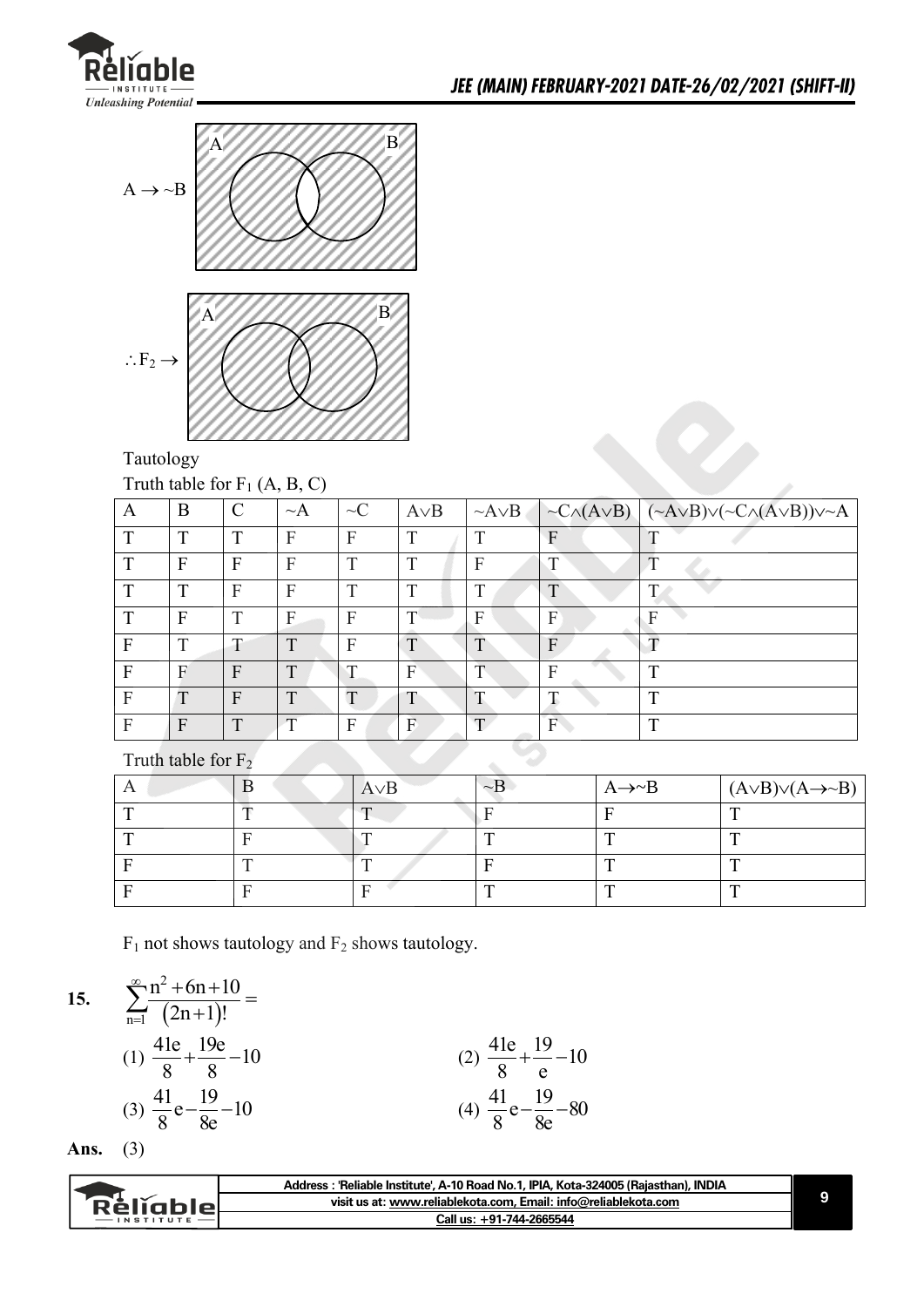

**Sol.** 2  $n=1$  $n^2 + 6n + 10$  $(2n+1)!$  $\infty$  $\sum_{n=1}^{\infty} \frac{n^2 + 6n + 10}{(2n+1)!}$ put  $2n + 1 = r$ , where  $r = 3,5,7,...$  $\Rightarrow$  n =  $\frac{r-1}{2}$ 2  $\overline{a}$  $x^2-6n+10 \left(\frac{r-1}{2}\right)^2+3r-3+10 r^2$  $\Rightarrow n = \frac{1}{2}$  $\frac{n^2 - 6n + 10}{2} = \frac{\left(\frac{r-1}{2}\right)^2 + 3r - 3 + 10}{2} = \frac{r^2 + 10r + 29}{2}$  $\frac{r^2 - 6n + 10}{(2n + 1)!} = \frac{\left(\frac{1-1}{2}\right) + 3r - 3 + 10}{r!} = \frac{r^2 + 10r}{4r!}$  $\left(\frac{r-1}{2}\right)^2 + 3r - 3 + 10r - r^2$  $\frac{(-6n+10)}{2n+1)!} = \frac{\left(\frac{r-1}{2}\right)^2 + 3r - 3 + 10}{r!} = \frac{r^2 + 10r + 29}{4r!}$ Now  $\sum_{r=3,5,7} \frac{r(r-1)+11r+29}{4r!} = \frac{1}{4} \sum_{r=3,5,7,\dots} \left( \frac{1}{(r-2)!} + \frac{11}{(r-1)} \right)$  $\frac{0}{r!} = \frac{1}{2}$   $\frac{1}{r!} = \frac{1}{4r!}$ <br> $\frac{r(r-1)+11r+29}{4r!} = \frac{1}{4}$   $\sum \left( \frac{1}{(r-2)!} + \frac{11}{(r-1)!} + \frac{29}{r!} \right)$ +1)!  $r!$  4r!  $\sum_{r=3,5,7} \frac{r(r-1)+11r+29}{4r!} = \frac{1}{4} \sum_{r=3,5,7,\dots} \left( \frac{1}{(r-2)!} + \frac{11}{(r-1)!} + \frac{29}{r!} + \frac{11}{r!} + \frac{29}{r!} + \frac{11}{r!} + \frac{29}{r!} + \frac{11}{r!} + \frac{29}{r!} + \frac{11}{r!} + \frac{29}{r!} + \frac{11}{r!} + \frac{29}{r!} + \frac{11}{r!} + \frac{29}{r$  $\frac{(2)^{151-51-51+10} \text{ m} = \frac{r^2+10r+29}{4r!}$ <br>-1)+11r+29 =  $\frac{1}{4}$   $\sum_{r=1}^{\infty} \left( \frac{1}{(r-2)^2} + \frac{11}{(r-1)^2} + \frac{29}{r^2} \right)$  $\frac{1}{2}$  -6n + 10 =  $\frac{\left(\frac{1}{2}\right) + 3r - 3 + 10}{r!}$  =  $\frac{r^2 + 10r + 29}{4r!}$ <br>  $\frac{1}{4}$   $\left(\frac{1}{1!} + \frac{1}{3!} + \frac{1}{5!} + \dots\right) + 11\left(\frac{1}{2!} + \frac{1}{4!} + \frac{1}{6!} + \dots\right) + 29\left(\frac{1}{3!} + \frac{1}{5!} + \frac{1}{7!} + \dots\right)$ Now  $\sum_{r=3,5,7} \frac{r(r-1)+11r+29}{4r!} = \frac{1}{4} \sum_{r=3,5,7,...} \left( \frac{1}{(r-2)!} + \frac{11}{(r-1)!} + \frac{29}{r!} \right)$ <br>=  $\frac{1}{4} \left\{ \left( \frac{1}{1!} + \frac{1}{3!} + \frac{1}{5!} + \dots \right) + 11 \left( \frac{1}{2!} + \frac{1}{4!} + \frac{1}{6!} + \dots \right) + 29 \left( \frac{1}{3!} + \frac{1}{5!} + \frac{1}{7!} + \dots$  $\frac{1}{4}$   $\left( \frac{\overline{1!}}{1!} + \frac{\overline{3!}}{3!} + \frac{\overline{5!}}{5!} + \cdots \right) + \frac{1}{2}$   $\left( \frac{\overline{2!}}{2!} + \frac{\overline{4!}}{4!} + \cdots \right)$  $\frac{1}{4}$  $\left| \frac{e^{-\frac{1}{e}}}{2} + 11 \right| \frac{e^{+\frac{1}{e}-2}}{2} + 29 \frac{e^{-\frac{1}{e}}}{2}$  $\left[\left(\frac{1}{1!}+\frac{1}{3!}+\frac{1}{5!}+\dots\right)+11\left(\frac{1}{2!}+\frac{1}{4!}+\frac{1}{6!}+\dots\right)\right]$ <br> $\left[e-\frac{1}{e}+11\right]\frac{e+1}{e-1}+20\frac{e-1}{e-1}$  $=\frac{1}{4}\left\{\frac{e-\frac{1}{e}}{2}+11\left(\frac{e+\frac{1}{e}-2}{2}\right)+29\left(\frac{e-\frac{1}{e}-2}{2}\right)\right\}$  $\frac{1}{8} \left\{ e - \frac{1}{e} + 11e + \frac{11}{e} - 22 + 29e - \frac{29}{e} - 58 \right\}$  $=\frac{1}{8}\left\{e-\frac{1}{e}+11e+\frac{11}{e}-22+29e-\frac{29}{e}-58\right\}$  $\frac{1}{8}$  41e –  $\frac{19}{8}$  – 80  $\frac{1}{8}$ <sup>41e--</sup>e  $=\frac{1}{8}\left\{41e-\frac{19}{e}-80\right\}$ 

**16.** Foot of the perpendicular from the points (3, 4, 1) on the line of intersection of the planes  $x + 2y + z - 6 = 0$  &  $y + 2z = 4$  is

(1) 
$$
\left(\frac{10}{7}, \frac{12}{7}, \frac{8}{7}\right)
$$
 (2)  $\left(\frac{10}{7}, \frac{-12}{7}, \frac{8}{7}\right)$  (3)  $\left(\frac{10}{7}, \frac{-12}{7}, \frac{-8}{7}\right)$  (4)  $\left(\frac{-10}{7}, \frac{12}{7}, \frac{8}{7}\right)$ 

Ans.

**Sol.** Let D.R's of line are a, b, c

$$
\therefore a + 2b + c = 0
$$
  
0.a + b + 2c = 0  

$$
\frac{a}{3} = \frac{b}{-2} = \frac{c}{1}
$$

 $\Omega$ 

Points on the line is  $(-2, 4, 0)$ 

P(3, 4,1)

$$
\therefore \quad \text{equation of line is } \frac{x+2}{3} = \frac{y-4}{-2} = \frac{z}{1} = 1
$$

|                   | Address : 'Reliable Institute', A-10 Road No.1, IPIA, Kota-324005 (Rajasthan), INDIA |
|-------------------|--------------------------------------------------------------------------------------|
| <b>RèlĭableL</b>  | visit us at: www.reliablekota.com, Email: info@reliablekota.com                      |
| $-$ INSTITUTE $-$ | Call us: +91-744-2665544                                                             |
|                   |                                                                                      |

**10**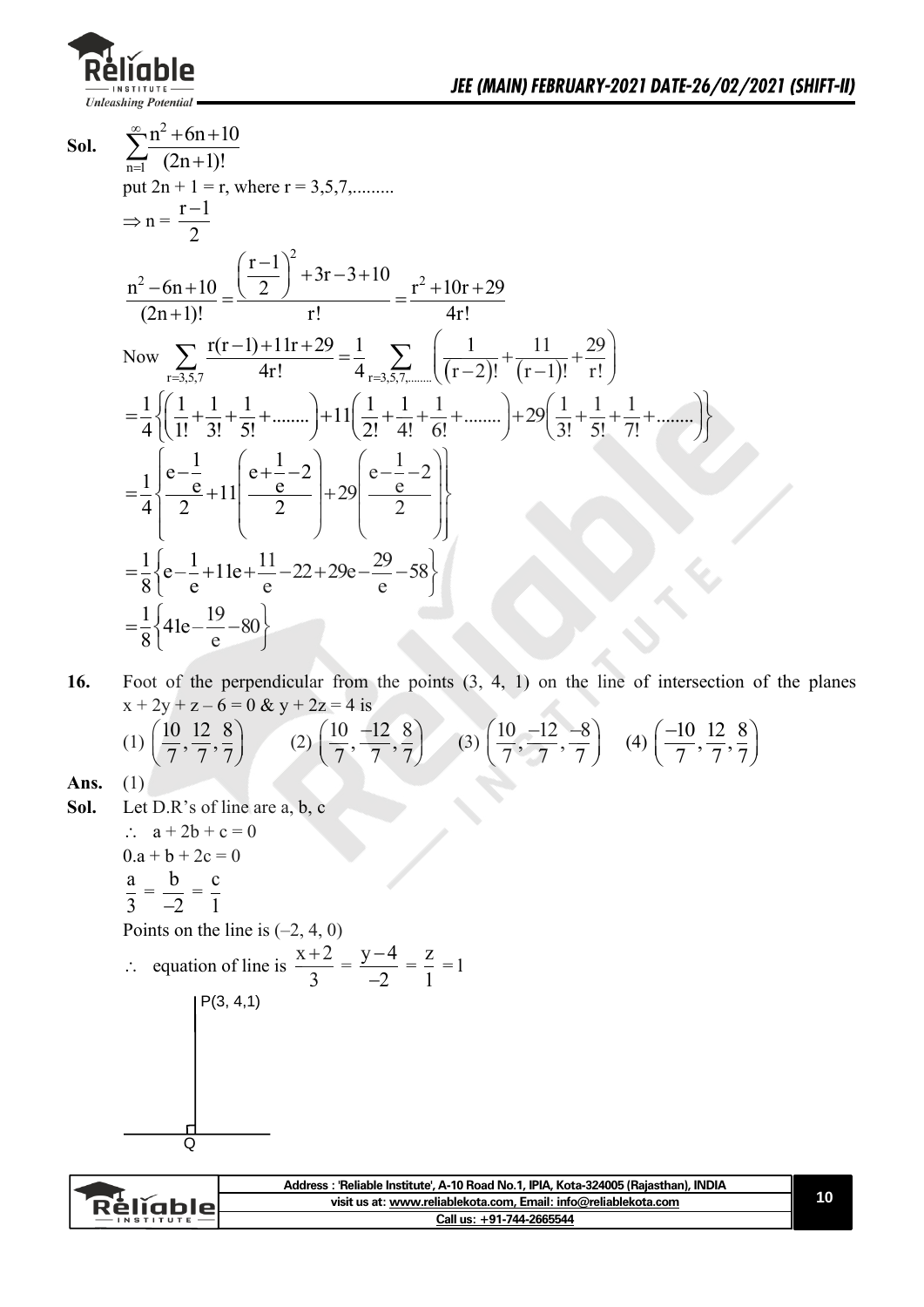

 $(3)$   $\begin{array}{c} -2, -\frac{4}{3} \end{array}$ 

3  $\left[-2, -\frac{4}{3}\right]$ 

Point Q on the line is  $(3\lambda - 2, -2\lambda + 4, \lambda)$ DR's of PQ ;  $3\lambda - 5$ ,  $-2\lambda$ ,  $\lambda - 1$ DR's of y lines are 3, –2, 1 Since PQ  $\perp$  line  $\implies$  3(3 $\lambda$  – 5) –2 (–2 $\lambda$ ) + 1 ( $\lambda$  – 1) = 0  $\Rightarrow$  14 $\lambda - 16 \Rightarrow \lambda = \frac{8}{7}$ 7  $\therefore$  Q  $\left(\frac{10}{7}, \frac{12}{7}, \frac{8}{7}\right)$  $\left(\frac{10}{7}, \frac{12}{7}, \frac{8}{7}\right)$ 

**17.** From the point A(3, 2), a line is drawn to any point on the circle  $x^2 + y^2 = 1$ . if locus of midpoint of this line segment is a circle, the its radius is



 $(4) (-\infty, 2)$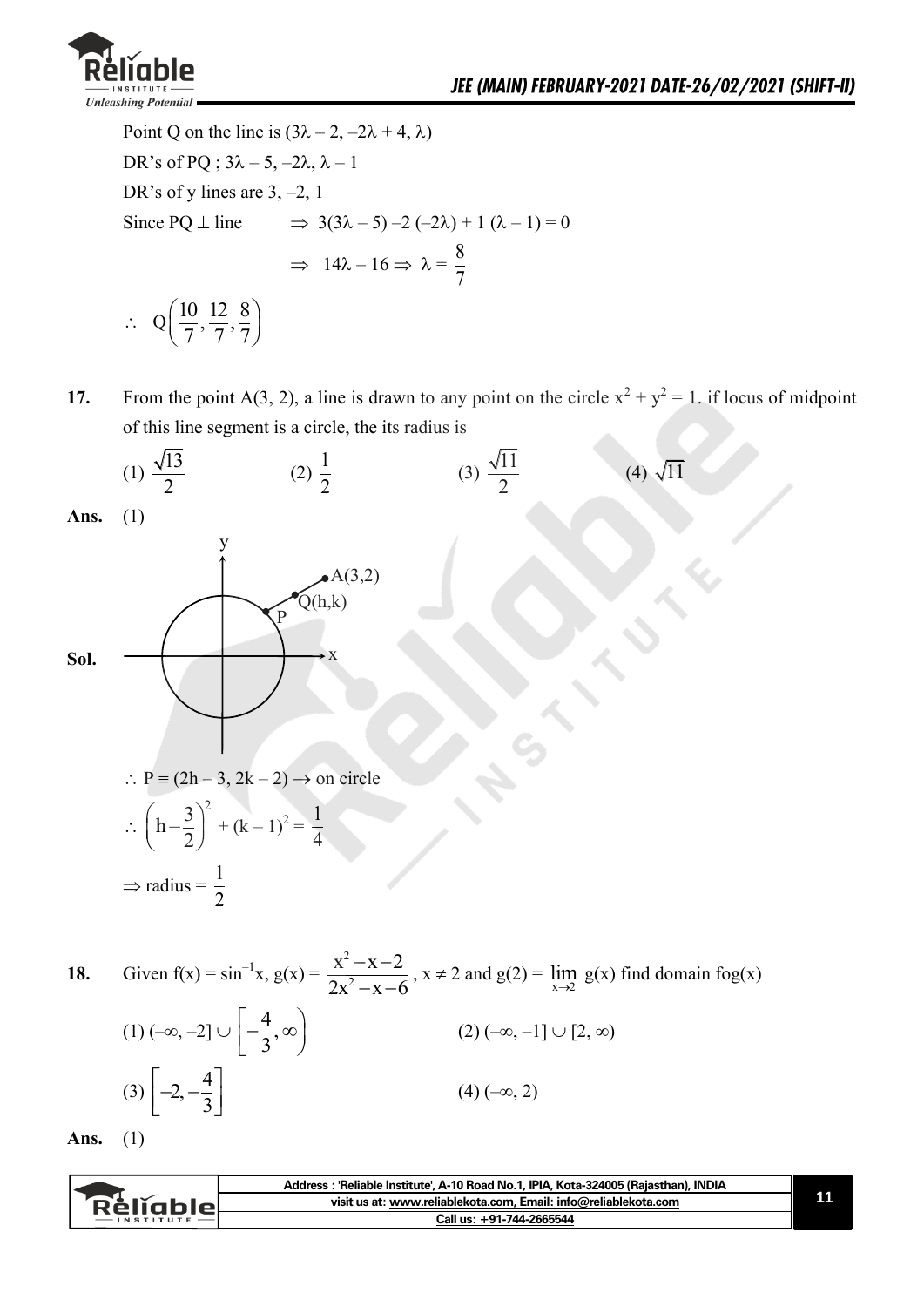

**Sol.** 
$$
g(2) = \lim_{x \to 2} \frac{(x-2)(x+1)}{(2x+3)(x-2)} = \frac{3}{7}
$$

For domain of fog (x)

$$
\left|\frac{x^2 - x - 2}{2x^2 - x - 6}\right| \le 1 \qquad \Rightarrow \ (x + 1)^2 \le (2x + 3)^2
$$

$$
\Rightarrow (3x + 4)(x + 2) \ge 0
$$

$$
x \in (-\infty, -2] \cup \left(-\frac{4}{3}, \infty\right)
$$

19. If 
$$
f(x) = \begin{bmatrix} 2\sin(-\frac{\pi x}{2}) & ; & x < -1 \\ |ax^2 + x + b| & ; & -1 \le x < 1 \text{ is continuous } \forall x \in R, \text{ then find } (a + b) \\ \sin(\pi x) & ; & 1 \le x \end{bmatrix}
$$
  
\n(1) -1 (2) 1 (3) 2 (4) -2

Ans. 
$$
(1)
$$

**Sol.** If f is continuous at  $x = -1$ , then  $f(-1^-) = f(-1)$  $\Rightarrow$  2 = |a – 1 + b|  $\Rightarrow |a + b - 1| = 2$  ..... (i) similarly  $f(1^-) = f(1)$  $\Rightarrow$   $|a + b + 1| = 0$  $\Rightarrow$  a + b = -1

**20.** If 
$$
I_{m,n} = \int_{0}^{1} x^{m-1} (1-x)^{n-1} dx
$$
,  $m, n \ge 1$  and  $\int_{0}^{1} \frac{x^{m-1} + x^{n-1}}{(1+x)^{m+n}} = \alpha I_{m,n}$ , then find 'α'

$$
(1) 1 \t(2) 2 \t(3) 0 \t(4) -1
$$

$$
Ans. (1)
$$

**Sol.** 
$$
I_{m,n} = \int_0^1 x^{m-1} \cdot (1-x)^{n-1} dx
$$
 put  $x = \frac{1}{y+1}$   
 $I_{m,n} = \int_{\infty}^0 \frac{y^{n-1}}{(y+1)^{m+n}} (-1) dy = \int_0^{\infty} \frac{y^{n-1}}{(y+1)^{m+n}} dy$  ....(i)

| visit us at: www.reliablekota.com. Email: info@reliablekota.com<br>RèliableL |
|------------------------------------------------------------------------------|
|                                                                              |
| Call us: +91-744-2665544                                                     |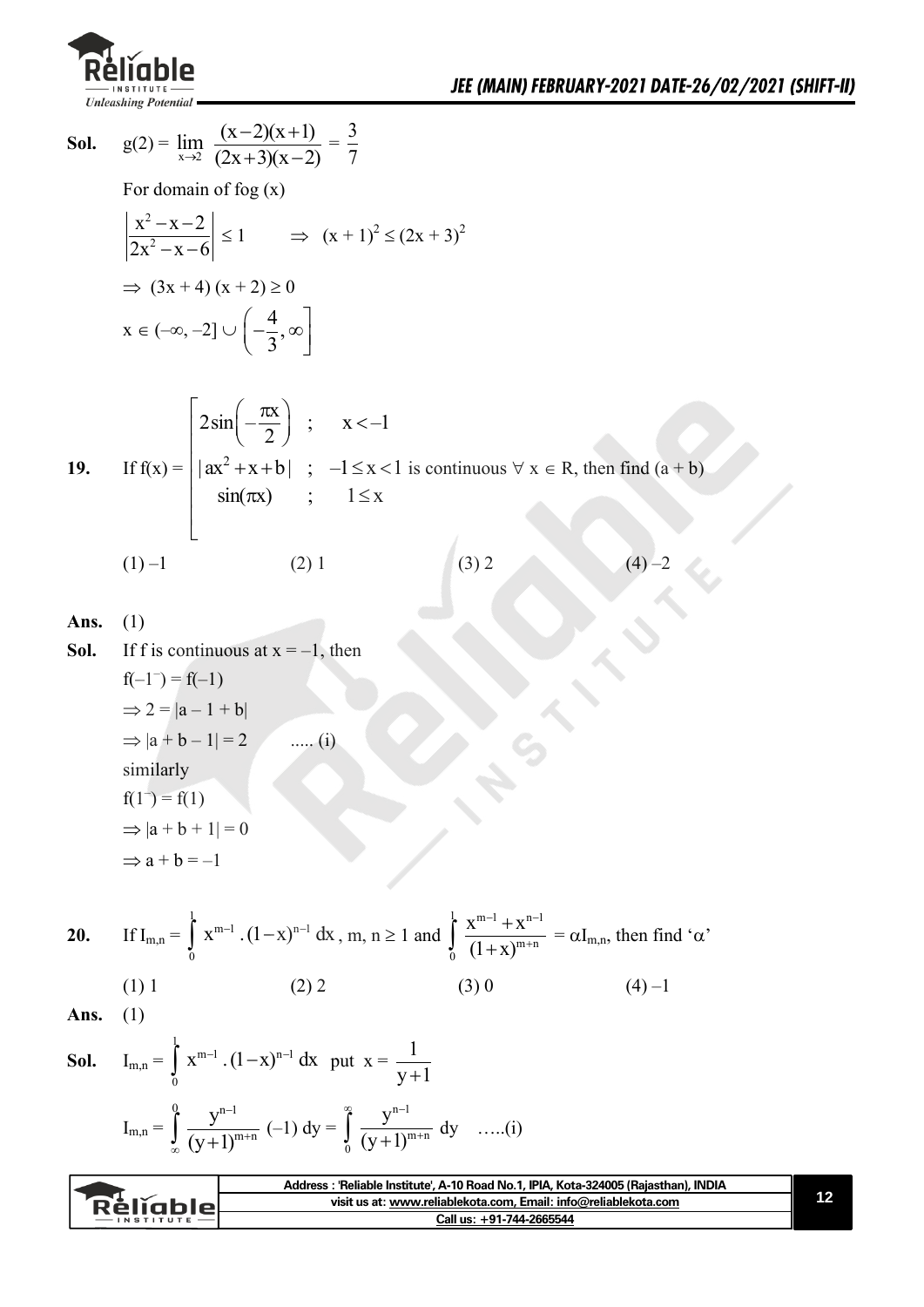

Similarly 
$$
I_{m,n} = \int_{0}^{1} x^{n-1} \cdot (1-x)^{m-1} dx
$$
  
\n $\Rightarrow I_{m,n} = \int_{0}^{\infty} \frac{y^{m-1}}{(y+1)^{m+n}} dy$  ......(ii)  
\nFrom (i) & (ii)  
\n $2_{Im,n} = \int_{0}^{\infty} \frac{y^{m-1} + y^{n-1}}{(y+1)^{m+n}} dy$   
\n $\Rightarrow 2_{Im,n} = \int_{0}^{1} \frac{y^{m-1} + y^{n-1}}{(y+1)^{m+n}} dy + \int_{1}^{\infty} \frac{y^{m-1} + y^{n-1}}{(y+1)^{m+n}} dy$   
\nPut  $y = \frac{1}{z}$   
\n $\Rightarrow 2_{Im,n} = \int_{0}^{1} \frac{y^{m-1} + y^{n-1}}{(y+1)^{m+n}} dy + \int_{1}^{\infty} \frac{z^{m-1} + z^{n-1}}{(z+1)^{m+n}} dz$   
\n $\Rightarrow I_{m,n} = \int_{0}^{1} \frac{y^{m-1} + y^{n-1}}{(y+1)^{m+1}} dy \Rightarrow \alpha = 1$ 

**21.** If slope of common tangent to curve  $4x^2 + 9y^2 = 36$  and  $4x^2 + 4y^2 = 31$  is m then m<sup>2</sup> is equal to **Ans.** 3

4

**Sol.** E: 
$$
\frac{x^2}{9} + \frac{y^2}{4} = 1
$$
 C:  $x^2 + y^2 = \frac{31}{4}$ 

equation of tangent to ellipse

$$
y = mx \pm \sqrt{9m^2 + 4}
$$
 ... (i)

equation of tangent to circle

$$
y = mx \pm \sqrt{\frac{31}{4}m^2 + \frac{31}{4}}
$$
 ...(ii)

Comparing equation (i) & (ii)

$$
9m2 + 4 = \frac{31m2}{4} + \frac{31}{4}
$$

$$
\Rightarrow 36m2 + 16 = 31m2 + 31
$$

$$
\Rightarrow 5m2 = 15
$$

$$
\Rightarrow m2 = 3
$$

|          | Address: 'Reliable Institute', A-10 Road No.1, IPIA, Kota-324005 (Rajasthan), INDIA |  |
|----------|-------------------------------------------------------------------------------------|--|
| Rèliable | visit us at: www.reliablekota.com, Email: info@reliablekota.com                     |  |
|          | Call us: +91-744-2665544                                                            |  |
|          |                                                                                     |  |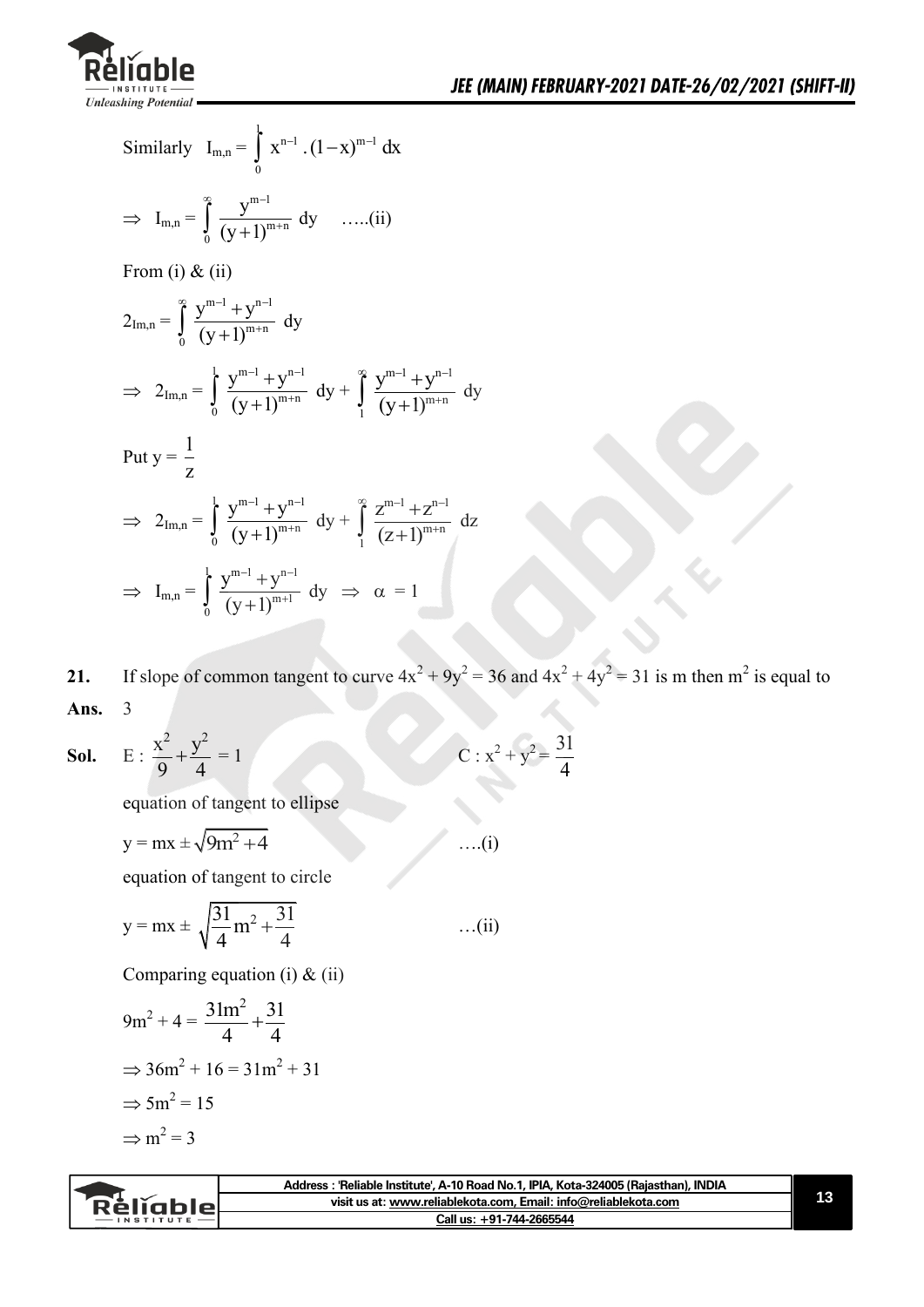

22. If A = 
$$
\begin{bmatrix} 1 & 0 & 0 \ 0 & 2 & 0 \ 3 & 0 & -1 \end{bmatrix}
$$
 and A<sup>20</sup> +  $\alpha A^{19}$  +  $\beta A$  =  $\begin{bmatrix} 1 & 0 & 0 \ 0 & 4 & 0 \ 0 & 0 & 1 \end{bmatrix}$  then find  $(\alpha - \beta)$   
\nAns. 4  
\nSoI.  $A^2 = \begin{bmatrix} 1 & 0 & 0 \ 0 & 2 & 0 \ 3 & 0 & -1 \end{bmatrix} \begin{bmatrix} 1 & 0 & 0 \ 0 & 2 & 0 \ 3 & 0 & -1 \end{bmatrix} = \begin{bmatrix} 1 & 0 & 0 \ 0 & 4 & 0 \ 0 & 0 & 1 \end{bmatrix}$   
\n $A^3 = \begin{bmatrix} 1 & 0 & 0 \ 0 & 4 & 0 \ 0 & 0 & 1 \end{bmatrix} \begin{bmatrix} 1 & 0 & 0 \ 0 & 2 & 0 \ 3 & 0 & -1 \end{bmatrix} = \begin{bmatrix} 1 & 0 & 0 \ 0 & 8 & 0 \ 3 & 0 & -1 \end{bmatrix}$   
\n $A^4 = \begin{bmatrix} 1 & 0 & 0 \ 0 & 4 & 0 \ 0 & 0 & 1 \end{bmatrix} \begin{bmatrix} 1 & 0 & 0 \ 0 & 4 & 0 \ 0 & 0 & 1 \end{bmatrix} = \begin{bmatrix} 1 & 0 & 0 \ 0 & 16 & 0 \ 0 & 0 & 1 \end{bmatrix}$   
\n $A^{19} = \begin{bmatrix} 1 & 0 & 0 \ 0 & 2^{19} & 0 \ 3 & 0 & -1 \end{bmatrix}$ ,  $A^{20} = \begin{bmatrix} 1 & 0 & 0 \ 0 & 2^{20} & 0 \ 0 & 0 & 1 \end{bmatrix}$ 

L.H.S = 
$$
A^{20} + \alpha A^{19} + \beta A =
$$

$$
\begin{bmatrix} 1 + \alpha + \beta & 0 & 0 \\ 0 & 2^{20} + \alpha 2^{19} + 2\beta & 0 \\ 3\alpha + 3\beta & 0 & 1 - \alpha - \beta \end{bmatrix}
$$

$$
R.H.S = \begin{bmatrix} 1 & 0 & 0 \\ 0 & 4 & 0 \\ 0 & 0 & 1 \end{bmatrix} \Rightarrow \alpha + \beta = 0 \text{ and}
$$

$$
2^{20} + \alpha 2^{19} + 2\beta = 4
$$

$$
2^{20} + \alpha(2^{19} - 2) = 4
$$

$$
2 = \frac{4 - 2^{20}}{2^{19} - 2} = -2
$$

$$
\beta = 2 \Rightarrow (\alpha - \beta) = 4
$$

|               | Address: 'Reliable Institute', A-10 Road No.1, IPIA, Kota-324005 (Rajasthan), INDIA |  |
|---------------|-------------------------------------------------------------------------------------|--|
| Rèliable      | visit us at: www.reliablekota.com, Email: info@reliablekota.com                     |  |
| $-$ INSTITUTE | Call us: +91-744-2665544                                                            |  |
|               |                                                                                     |  |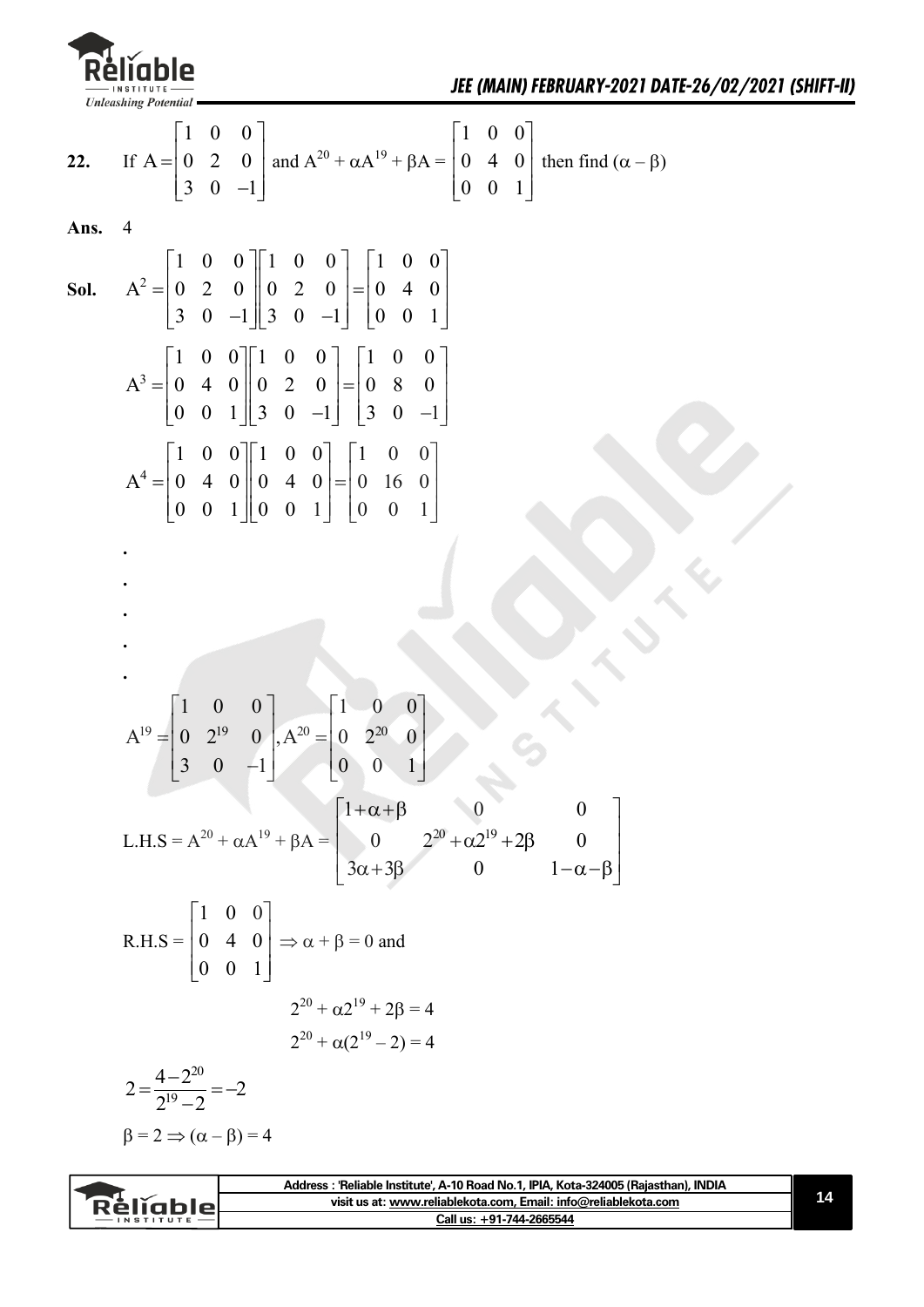

- **23.** In normal drawn to the curve at any point passes through a fixed point (a, b). The curve passes through (3, -3) & (4, -2 $\sqrt{2}$ ) such that a - 2 $\sqrt{2}$  b = 3. Find a<sup>2</sup> + b<sup>2</sup> + ab
- **Ans.** 9

**Sol.** Let the equation of normal is  $Y - y = \frac{1}{x}$ m  $(X - x)$ 

Satisfy (a, b) in it  $b - y = -1$ m  $(a - x)$  $\Rightarrow$  (b – y) dy = (x – a) dx

by 
$$
-\frac{y^2}{2} = \frac{x^2}{2} - ax + c
$$
 .....(i)

It passes through  $(3, -3)$  &  $(4, -2\sqrt{2})$ 

$$
\therefore -3b - \frac{9}{2} = \frac{9}{2} - 3a + c
$$
  
\n
$$
\Rightarrow -6b - 9 = 9 - 6a + 2c
$$
  
\n
$$
\Rightarrow 6a - 6b - 2c = 18
$$
  
\n
$$
\Rightarrow 3a - 3b - c = 9 \quad ...... (ii)
$$
  
\nAlso  
\n
$$
-2\sqrt{2}b - 4 = 8 - 4a + c
$$
  
\n
$$
4a - 2\sqrt{2}b - c = 12 \quad ...... (iii)
$$
  
\nAlso  $a - 2\sqrt{2}b = 3 \quad ...... (iv)$  (given)  
\n(ii) - (iii)  $\Rightarrow -a + (2\sqrt{2} - 3) b = -3 \quad ...... (v)$   
\n(iv) + (v)  $\Rightarrow b = 0$  a = 3  
\n $\therefore a^2 + b^2 + ab = 9$ 

**24.** Let  $z(z \in C)$  satisfy  $|z + 5| \le 5$  and  $z(1 + i) + \overline{z}(1 - i) \ge -10$  if the maximum value of  $|z + 1|^2$  is  $\alpha + \beta \sqrt{2}$ ; then find  $\alpha + \beta$ 

**Ans.** 48



|                 | - 'Reliable Institute', A-10 Road No.1, IPIA, Kota-324005 (Rajasthan), INDIA<br>Address |  |
|-----------------|-----------------------------------------------------------------------------------------|--|
| <b>Relighio</b> | visit us at: www.reliablekota.com. Email: info@reliablekota.com                         |  |
| $-$ INSTITUTE   | Call us: +91-744-2665544                                                                |  |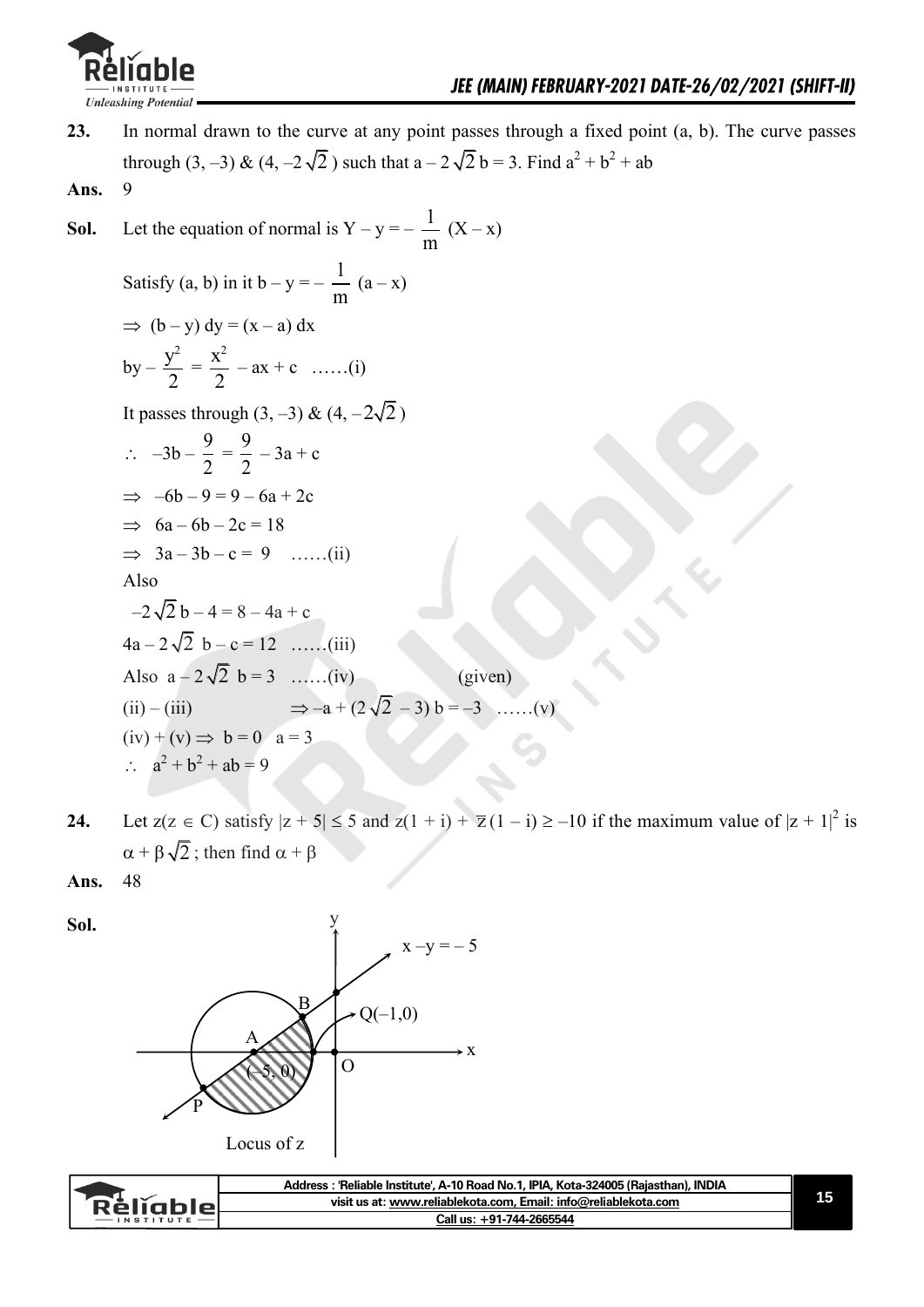

- $\therefore P = (-5 2\sqrt{2}, -2\sqrt{2})$  $\therefore$  (PQ)<sup>2</sup>  $(PQ)^2\big|_{\text{max}} = 32 + 16\sqrt{2}$  $\alpha = 32$  $\beta = 16$  $\alpha + \beta = 48$
- **25.**  $-16, 8, -4, 2 \dots$  is sequence, whose AM & GM of  $p^{\text{th}}$  &  $q^{\text{th}}$  term are the roots of  $4x^2 9x + 5 = 0$ , Find  $p + q$
- **Ans.** 10
- **Sol.** –16, 8, –4, 2 ......

$$
p^{th} \text{ term } t_{p} = -16 \left( \frac{-1}{2} \right)^{p-1}
$$
\n
$$
q^{th} \text{ term } t_{q} = -16 \left( \frac{-1}{2} \right)^{q-1}
$$
\n
$$
\text{Now } \frac{t_{p} + t_{q}}{2} = \frac{5}{4} \& \sqrt{t_{p} t_{q}} = 1
$$
\n
$$
\Rightarrow 16^{2} \left( -\frac{1}{2} \right)^{p+q-2} = 1
$$
\n
$$
\Rightarrow 2^{8} = (-2)^{(p+q-2)}
$$
\n
$$
\Rightarrow p+q = 10
$$

**26.** If  $x_1, x_2, x_3, \ldots, x_{18}$  are 18 terms and 18 i  $\sum_{1}^{10} (x_i - \alpha) = 36,$  $\frac{18}{2}$ (x  $\frac{18}{2}$ )<sup>2</sup> i  $\sum_{1}^{6} (x_i - \beta)^2 = 90$  variance  $(\sigma^2) = 1$  given,

then find  $|\beta - \alpha|$ 

**Ans.** 4

**Sol.** 
$$
\Sigma x_i - 18\alpha = 36
$$
  
\n $\Sigma x_i = 18(\alpha + 2)$  ...(i)  
\n $\Sigma x_i^2 + 18\beta^2 - 2\beta \Sigma x_i = 90$   
\n $\Sigma x_i^2 + 18\beta^2 - 2\beta \times 18 (\alpha + 2) = 90$   
\n $\Sigma x_i^2 = 90 - 18\beta^2 + 36\beta (\alpha + 2)$  ...(ii)  
\n $\sigma^2 = 1 \Rightarrow \frac{1}{18} \Sigma x_i^2 - (\frac{\Sigma x_i}{18})^2 = 1$   
\n $\Rightarrow \frac{1}{18} (90 - 18\beta^2 + 36\alpha\beta + 72\beta) - (\frac{18(\alpha + 2)}{18})^2 = 1$   
\n $\Rightarrow 90 - 18\beta^2 + 36\alpha\beta + 72\beta - 18(\alpha + 2)^2 = 18$ 

| visit us at: www.reliablekota.com, Email: info@reliablekota.com<br>RèligbleL<br>Call us: +91-744-2665544 | Address : 'Reliable Institute', A-10 Road No.1, IPIA, Kota-324005 (Rajasthan), INDIA |  |
|----------------------------------------------------------------------------------------------------------|--------------------------------------------------------------------------------------|--|
|                                                                                                          |                                                                                      |  |
|                                                                                                          |                                                                                      |  |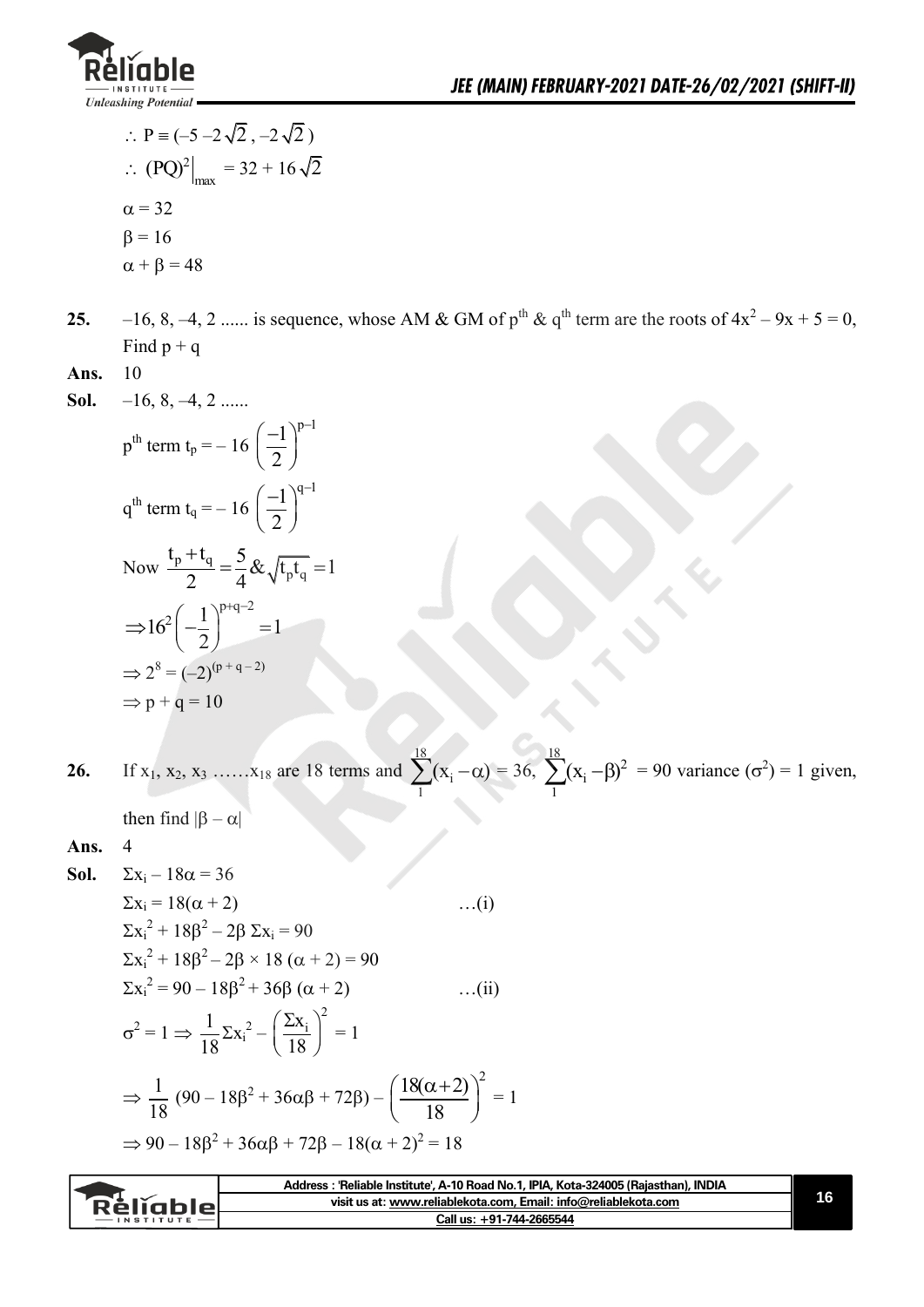

$$
\Rightarrow 5 - \beta^2 + 2\alpha\beta + 4\beta - (\alpha + 2)^2 = 1
$$
  
\n
$$
\Rightarrow 5 - \beta^2 + 2\alpha\beta + 4\beta - \alpha^2 - 4 - 4\alpha = 1
$$
  
\n
$$
-\alpha^2 - \beta^2 + 2\alpha\beta + 4\beta - 4\alpha = 0
$$
  
\n
$$
-(\alpha - \beta)^2 - 4(\alpha - \beta) = 0
$$
  
\n
$$
-(\alpha - \beta)(\alpha - \beta + 4) = 0
$$
  
\n
$$
\Rightarrow \alpha - \beta = -4 \qquad (\alpha \neq \beta)
$$

27. It 
$$
P_n = \alpha^n + \beta^n
$$
,  $\alpha + \beta = 1$ ,  $\alpha\beta = -1$ ,  $P_{n-1} = 11$ ,  $P_{n+1} = 29$  find  $(P_n)^2$  (where  $n \in N$ )

- **Ans.** 324
- **Sol.** Quadratic Equation whose roots are  $\alpha$ ,  $\beta$  :  $x^2 x 1 = 0$  $\therefore \alpha^2 = \alpha + 1 \Rightarrow \alpha^n = \alpha^{n-1} + \alpha^{n-2}$  $\beta^2 = \beta + 1 \Rightarrow \beta^n = \beta^{n-1} + \beta^{n-2}$  $\therefore P_n = P_{n-1} + P_{n-2}$  $\Rightarrow$  P<sub>n+1</sub> = P<sub>n</sub> + P<sub>n-1</sub>  $\Rightarrow$  29 = P<sub>n</sub> + 11  $\Rightarrow$  P<sub>n</sub> = 18  $\Rightarrow$  (Pn)<sup>2</sup> = 324
- 28. The number of four digit numbers whose HCF with 18 is 3 equals
- **Ans.** 1000
- **Sol.** Number must be an odd multiple of 3 and not a multiple of 9 4-digit odd multiples of 3 are  $1005, 1011, \ldots$ , 9999  $\rightarrow 1499$  4-digit odd multiples of 9 are  $1017, 1035, \ldots$ , 9999  $\rightarrow$  499  $\therefore$  Required numbers  $\rightarrow 1000$
- **29.** Image of a point  $(1, 0, -1)$  in the plane  $4x 5y + 2z = 8$  is  $(\alpha, \beta, \gamma)$ . Find  $15(\alpha + \beta + \gamma)$ **Ans.** 4

**Sol.** 
$$
\frac{x-1}{4} = \frac{y-0}{-5} = \frac{z+1}{2} = \frac{-2(-6)}{16+25+4} = \frac{12}{45} = \frac{4}{15}
$$

$$
x-1 = \frac{16}{15} \Rightarrow x = \frac{31}{15}
$$

$$
y = -\frac{4}{3}
$$

$$
z+1 = \frac{8}{15} \Rightarrow z = -\frac{7}{15}
$$

$$
\alpha = \frac{31}{15}, \beta = -\frac{4}{3}, \gamma = -\frac{7}{15}
$$

$$
15(\alpha + \beta + \gamma) = \left(\frac{31}{15} - \frac{4}{3} - \frac{7}{15}\right) \times 15 = 4
$$

|                 | Address: 'Reliable Institute', A-10 Road No.1, IPIA, Kota-324005 (Rajasthan), INDIA |  |
|-----------------|-------------------------------------------------------------------------------------|--|
| <b>Réliable</b> | visit us at: www.reliablekota.com, Email: info@reliablekota.com                     |  |
| $-$ INSTITUTE   | Call us: +91-744-2665544                                                            |  |
|                 |                                                                                     |  |